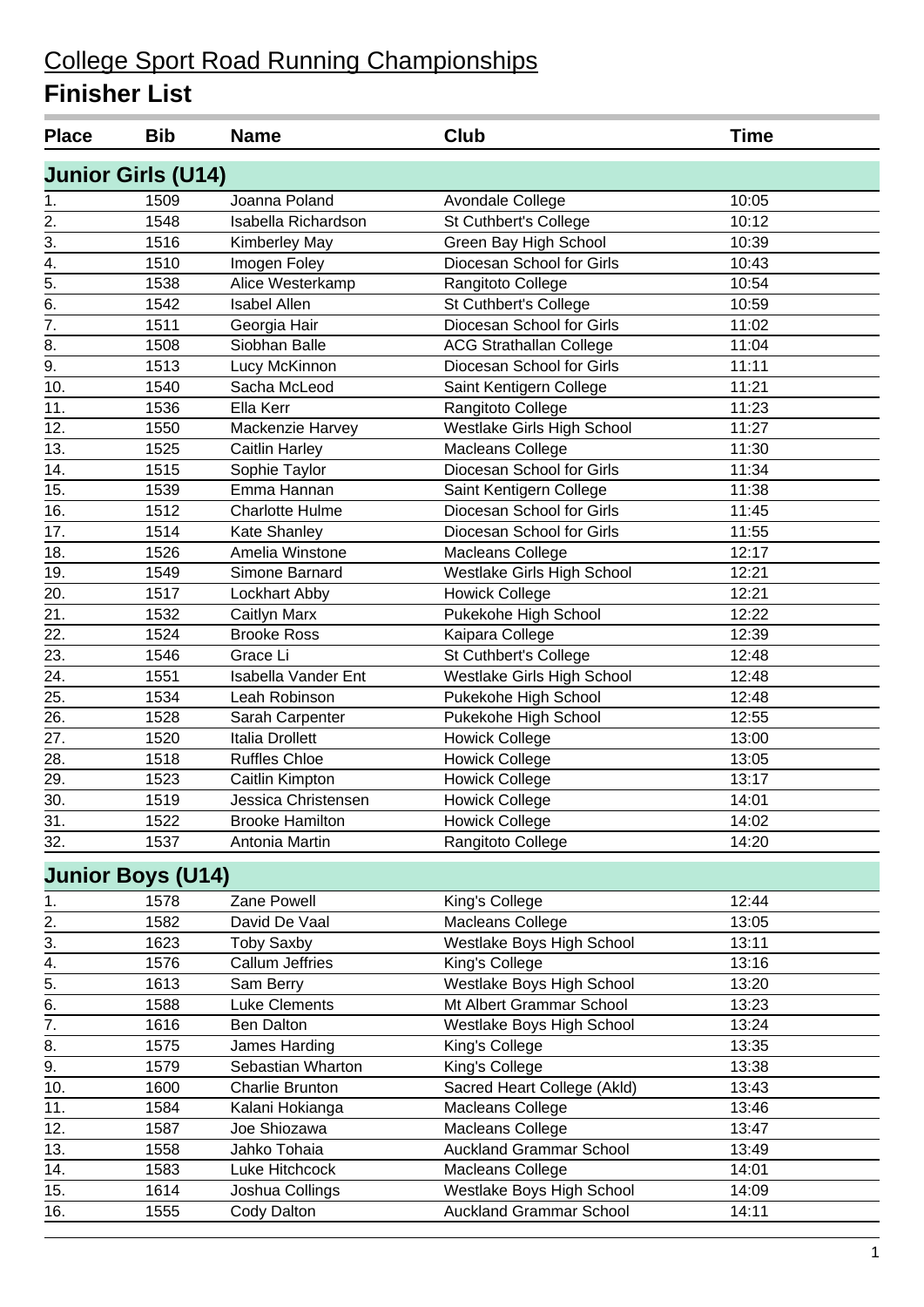| <b>Place</b>      | <b>Bib</b> | <b>Name</b>                     | Club                           | <b>Time</b> |
|-------------------|------------|---------------------------------|--------------------------------|-------------|
| 17.               | 1595       | Aditya Sharma                   | Pukekohe High School           | 14:13       |
| 18.               | 1563       | Oliver Edmonds                  | Green Bay High School          | 14:20       |
| 19.               | 1625       | Jj Weston                       | Westlake Boys High School      | 14:24       |
| 20.               | 1626       | Arlo Wharton                    | Westlake Boys High School      | 14:30       |
| 21.               | 1586       | Ryan Mayer                      | <b>Macleans College</b>        | 14:33       |
| 22.               | 1598       | Alasdair Miller                 | Rangitoto College              | 14:38       |
| 23.               | 1596       | Leon Jacobi                     | Rangitoto College              | 14:41       |
| $\overline{24}$ . | 1603       | Fergus Harland                  | Sacred Heart College (Akld)    | 14:48       |
| 25.               | 1611       | lisa Salie                      | Selwyn College                 | 14:49       |
| 26.               | 1581       | Brandon Breytenbach             | Macleans College               | 14:49       |
| 27.               | 1599       | Liam Bailey                     | Sacred Heart College (Akld)    | 14:50       |
| 28.               | 1567       | <b>Austin Carew</b>             | <b>Howick College</b>          | 14:52       |
| 29.               | 1553       | <b>Charlie Brownhill</b>        | <b>Auckland Grammar School</b> | 14:53       |
| 30.               | 1580       | <b>Jack Willis</b>              | King's College                 | 14:59       |
| 31.               | 1612       | Marc Armatage                   | Westlake Boys High School      | 14:59       |
| $\overline{32}$ . | 1606       | Jack Thomas Ryan                | Sacred Heart College (Akld)    | 15:02       |
| $\overline{33}$ . | 1624       | <b>Christopher Simkin</b>       | Westlake Boys High School      | 15:05       |
| 34.               | 1602       | James Coughlan                  | Sacred Heart College (Akld)    | 15:15       |
| 35.               | 1620       | <b>Ben Manning</b>              | Westlake Boys High School      | 15:18       |
| 36.               | 1571       | Nicolas Snyman                  | Howick College                 | 15:24       |
| 37.               | 1557       | <b>Tom Lorimer</b>              | <b>Auckland Grammar School</b> | 15:37       |
| 38.               | 1597       | <b>Elliot Lawler</b>            | Rangitoto College              | 15:40       |
| 39.               | 1609       | Matthew Larsen                  | Saint Kentigern College        | 15:41       |
| 40.               | 1618       | <b>Charlie Glass</b>            | Westlake Boys High School      | 15:43       |
| 41.               | 1601       | Nicodemus Rooke                 | Sacred Heart College (Akld)    | 15:43       |
| 42.               | 1559       | Keon Hall                       | Avondale College               | 15:44       |
| 43.               | 1556       | Vihan Dishawal                  | <b>Auckland Grammar School</b> | 15:45       |
| 44.               | 1605       | <b>Callum Miller</b>            | Sacred Heart College (Akld)    | 15:50       |
| 45.               | 1573       | <b>William Crawford</b>         | King's College                 | 16:01       |
| 46.               | 1594       | <b>Bradley Morrison</b>         | Pukekohe High School           | 16:01       |
| 47.               | 1572       | <b>Oscar Oliver-Chambers</b>    | Kaipara College                | 16:02       |
| 48.               | 1570       | <b>Tevita Sila</b>              | <b>Howick College</b>          | 16:03       |
| 49.               | 1621       | <b>Matthew Mascarenhas</b>      | Westlake Boys High School      | 16:16       |
| 50.               | 1568       | Daniel King                     | <b>Howick College</b>          | 16:22       |
| 51.               | 1593       | Vaughan Heremaia                | Pukekohe High School           | 16:30       |
| 52.               | 1585       | Josh Marryatt                   | Macleans College               | 16:35       |
| 53.               | 1562       | Sam Roberts                     | Avondale College               | 16:37       |
| 54.               | 1627       | Koutaro Yumiba                  | Westlake Boys High School      | 16:42       |
| 55.               | 1615       | Cade Crocker                    | Westlake Boys High School      | 16:43       |
| $\overline{56}$ . | 1608       | <b>William Clifton</b>          | Saint Kentigern College        | 17:03       |
| 57.               | 1610       | Mark Bornea                     | Selwyn College                 | 17:31       |
| 58.               | 1564       | <b>Matthew Frost</b>            | Henderson High School          | 17:31       |
| 59.               | 1592       | <b>Cameron Baxter</b>           | Pukekohe High School           | 17:45       |
| 60.               | 1619       | Sean Hanyu                      | Westlake Boys High School      | 17:45       |
| 61.               | 1552       | Fergus Foster                   | <b>ACG Strathallan College</b> | 18:01       |
| 62.               | 1554       | Lizhong Chen                    | <b>Auckland Grammar School</b> | 18:54       |
| 63.               | 1617       | Matthew Gell                    | Westlake Boys High School      | 19:29       |
| 64.               | 1560       | Sunil Khatri                    | Avondale College               | 28:16       |
| 65.               | 1561       | Dallas Mellsop                  | Avondale College               | 28:16       |
|                   |            | <b>Intermediate Girls (U16)</b> |                                |             |
| 1.                | 1634       | <b>Krystal Clark</b>            | Macleans College               | 14:29       |
|                   |            |                                 |                                |             |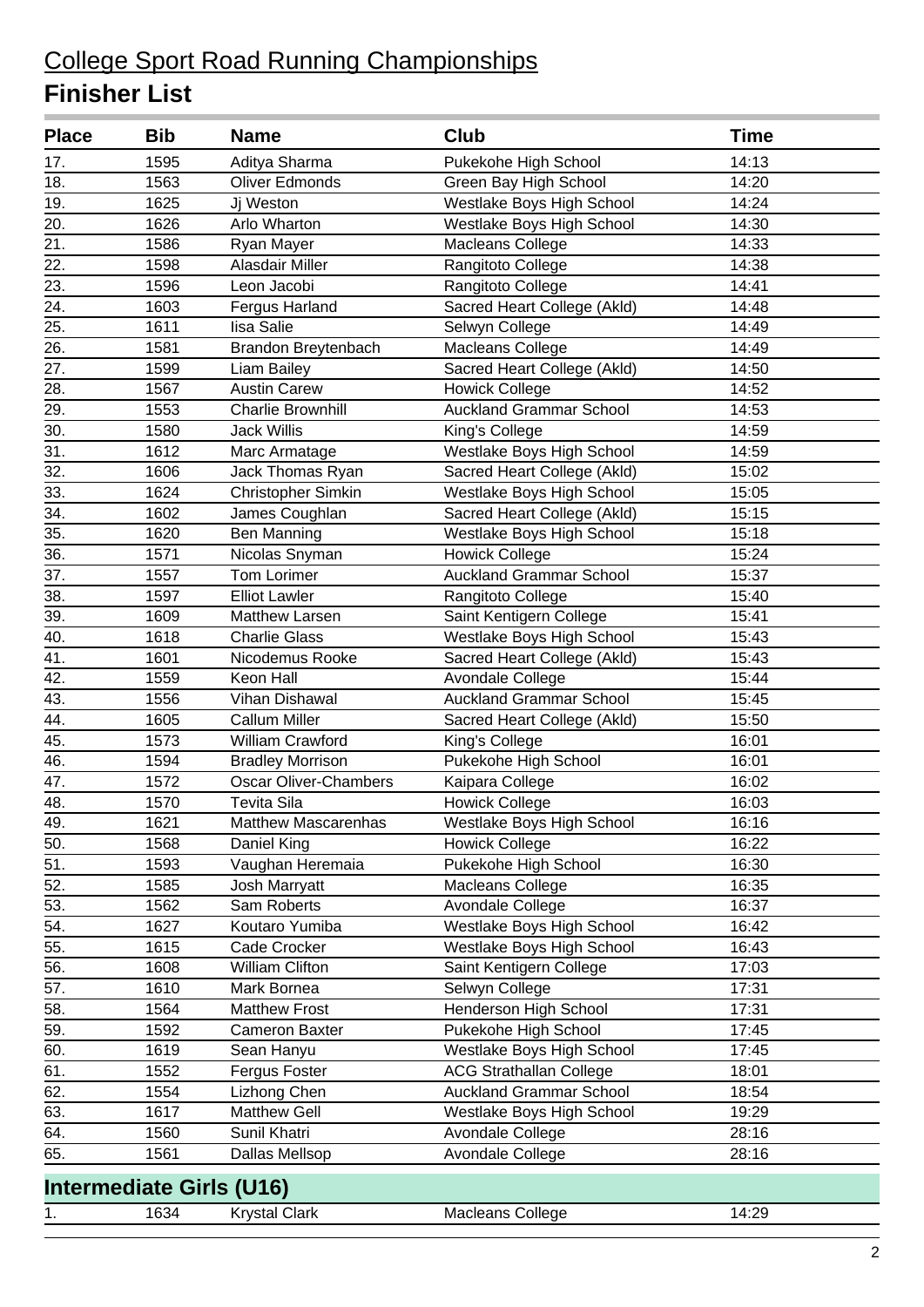| <b>Place</b>      | <b>Bib</b> | <b>Name</b>                    | Club                                  | <b>Time</b> |
|-------------------|------------|--------------------------------|---------------------------------------|-------------|
| 2.                | 1637       | Hannah Houghton                | Mt Albert Grammar School              | 15:05       |
| 3.                | 1646       | <b>Emily Hacket Pain</b>       | St Cuthbert's College                 | 15:11       |
| 4.                | 1647       | Emma Hamilton                  | St Cuthbert's College                 | 15:16       |
| $\overline{5}$ .  | 1635       | Maddi Hohneck                  | Macleans College                      | 15:22       |
| 6.                | 1771       | Monique Prime                  | <b>Botany Downs Secondary College</b> | 15:46       |
| $\overline{7}$ .  | 1633       | Mia Bolton                     | Macleans College                      | 15:54       |
| 8.                | 1649       | Lucy Jeffries                  | St Cuthbert's College                 | 15:59       |
| 9.                | 1650       | Elliette O'Brien               | St Cuthbert's College                 | 16:16       |
| 10.               | 1641       | Natalia Lunny                  | Rangitoto College                     | 16:23       |
| 11.               | 1638       | Ella Speight                   | Mt Albert Grammar School              | 16:36       |
| 12.               | 1645       | Ruby Gibson                    | St Cuthbert's College                 | 16:51       |
| 13.               | 1629       | Emma Simons                    | Henderson High School                 | 16:56       |
| 14.               | 1648       | Eliza Hay                      | St Cuthbert's College                 | 17:00       |
| 15.               | 1636       | Kathryn Zhou                   | <b>Macleans College</b>               | 17:37       |
| 16.               | 1628       | <b>Cartier Matthews</b>        | Epsom Girls Grammar School            | 17:51       |
| 17.               | 1639       | Olivia Martin                  | Pukekohe High School                  | 18:51       |
| 18.               | 1652       | <b>Bianca Fourie</b>           | Westlake Girls High School            | 19:07       |
|                   |            | <b>Intermediate Boys (U16)</b> |                                       |             |
| 1.                | 1717       | Jude Darby                     | Westlake Boys High School             | 12:43       |
| 2.                | 1720       | <b>Blair Hill</b>              | Westlake Boys High School             | 12:46       |
| 3.                | 1718       | Callum De Moor                 | Westlake Boys High School             | 13:04       |
| 4.                | 1672       | Jamie Robertson                | King's College                        | 13:07       |
| $\overline{5}$ .  | 1723       | Arsh Kazi                      | Westlake Boys High School             | 13:07       |
| 6.                | 1673       | <b>Oliver Rogers</b>           | King's College                        | 13:19       |
| 7.                | 1675       | Lakshay Bawa                   | <b>Macleans College</b>               | 13:22       |
| 8.                | 1684       | Callum Hockey                  | Rangitoto College                     | 13:23       |
| $\overline{9}$ .  | 1688       | Arjun Suresh                   | Rangitoto College                     | 13:25       |
| 10.               | 1658       | Sam Heyes                      | <b>Auckland Grammar School</b>        | 13:25       |
| 11.               | 1654       | Eshaan Arora                   | <b>Auckland Grammar School</b>        | 13:25       |
| 12.               | 1719       | Matt Gould                     | Westlake Boys High School             | 13:28       |
| 13.               | 1714       | Samuel Turner                  | St Peter's College (Akld)             | 13:30       |
| $\overline{14}$ . | 1669       | <b>Edward Day</b>              | King's College                        | 13:37       |
| 15.               | 1728       | Joshua Spraggon                | Westlake Boys High School             | 13:42       |
| 16.               | 1677       | Noah Davis                     | Macleans College                      | 13:46       |
| 17.               | 1682       | <b>Matthew Wilson</b>          | Macleans College                      | 13:49       |
| 18.               | 1694       | Milligan Hudson                | Sacred Heart College (Akld)           | 13:53       |
| 19.               | 1681       | Dominic Mutti                  | Macleans College                      | 13:56       |
| 20.               | 1670       | <b>Tim Matthews</b>            | King's College                        | 13:58       |
| 21.               | 1655       | <b>Isaac Chaytor</b>           | <b>Auckland Grammar School</b>        | 14:00       |
| 22.               | 1726       | <b>Oliver MacKessack</b>       | Westlake Boys High School             | 14:03       |
| 23.               | 1659       | Tama Hoare                     | <b>Auckland Grammar School</b>        | 14:10       |
| 24.               | 1713       | Daniel Neville                 | St Peter's College (Akld)             | 14:14       |
| 25.               | 1725       | George Luty                    | Westlake Boys High School             | 14:16       |
| 26.               | 1716       | Theo Bedford                   | Westlake Boys High School             | 14:19       |
| 27.               | 1700       | Logan Cowie                    | Saint Kentigern College               | 14:21       |
| 28.               | 1695       | <b>Andrew Matthews</b>         | Sacred Heart College (Akld)           | 14:23       |
| 29.               | 1686       | Michael Padrutt                | Rangitoto College                     | 14:26       |
| 30.               | 1676       | Oscar Cowley-Andrea            | Macleans College                      | 14:31       |
| 31.               | 1697       | <b>Ethan Quirk</b>             | Sacred Heart College (Akld)           | 14:34       |
| 32.               | 1701       | <b>Timothy Hunter</b>          | Saint Kentigern College               | 14:36       |
| 33.               | 1666       | Jordan Cowper                  | Kaipara College                       | 14:38       |
|                   |            |                                |                                       |             |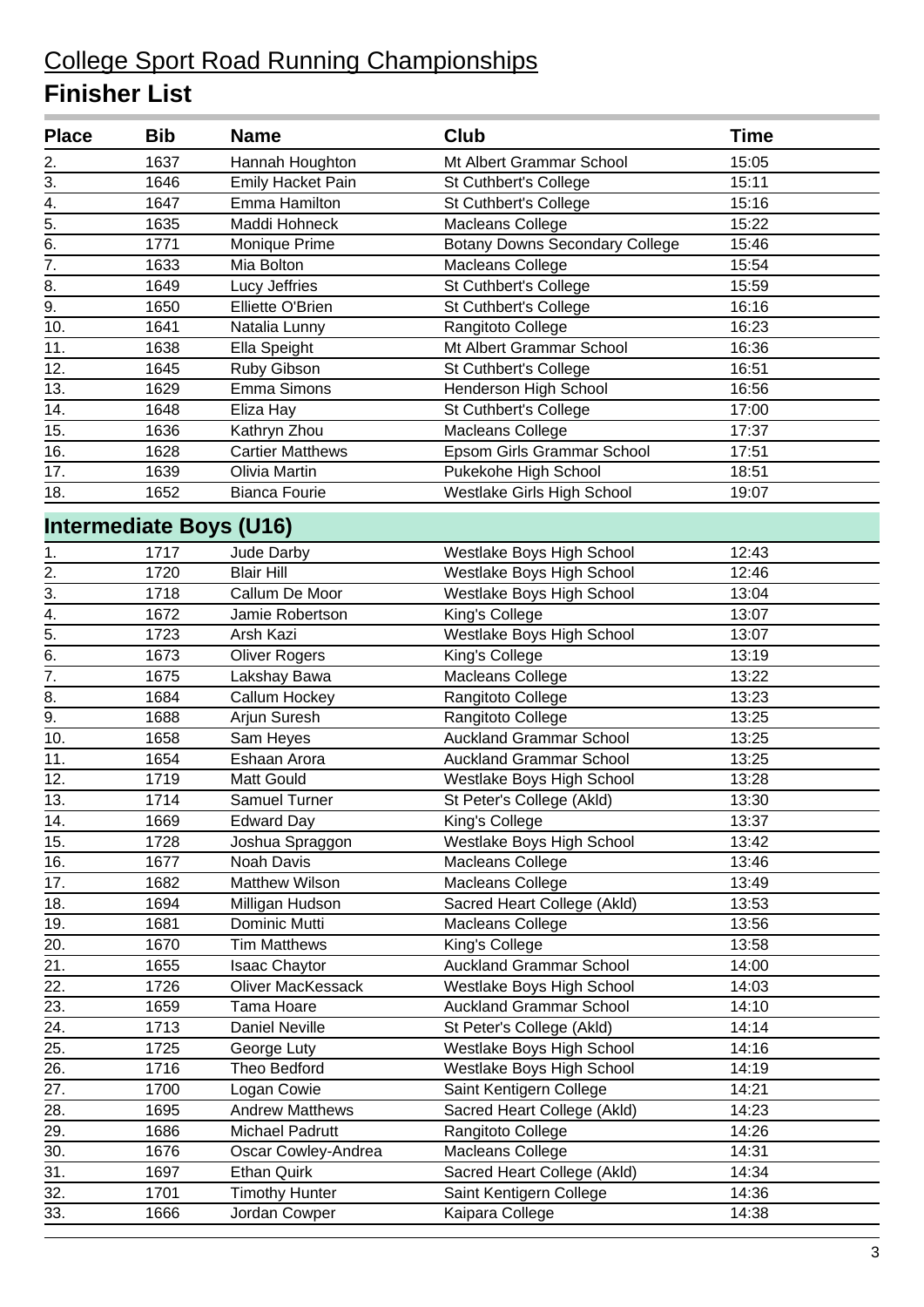| 14:40<br>34.<br>1680<br><b>Blake Moore</b><br>Macleans College<br>35.<br>1678<br>14:50<br><b>Riley Kingham</b><br>Macleans College<br>36.<br>1527<br><b>Jack Green</b><br>Pukekohe High School<br>14:53<br>$\overline{37}$ .<br>1653<br>Jack Foster<br><b>ACG Strathallan College</b><br>14:57<br>38.<br>Sacred Heart College (Akld)<br>14:58<br>1691<br><b>Ben Davis</b><br>39.<br>1703<br><b>Matthew Eady</b><br>Selwyn College<br>14:59<br>40.<br>1692<br>Sacred Heart College (Akld)<br>Jacob De Graaf<br>15:03<br>41.<br>Saint Kentigern College<br>15:04<br>1702<br>Aiden Iqbal<br>42.<br>1687<br>Rangitoto College<br>15:08<br>Ariknui Pecqueux<br>43.<br>1709<br>Benjamin Kroonenberg<br>St Peter's College (Akld)<br>15:10<br>44.<br><b>Michael Comely</b><br>Sacred Heart College (Akld)<br>1690<br>15:13<br>45.<br>1662<br>Pasinda Mudannayaka<br><b>Auckland Grammar School</b><br>15:16<br>46.<br>15:23<br>1683<br><b>Benson Chiang</b><br>Rangitoto College<br>47.<br>1724<br>Hank Lin<br>Westlake Boys High School<br>15:25<br>48.<br>Matthew McCabe<br>1710<br>St Peter's College (Akld)<br>15:26<br>49.<br><b>Auckland Grammar School</b><br>1660<br>Andrew Holdsworth<br>15:32<br>50.<br>1727<br><b>Blake Parker</b><br>Westlake Boys High School<br>15:41<br>51.<br><b>Oliver Schnauer</b><br><b>Auckland Grammar School</b><br>1663<br>15:59<br>52.<br>1711<br>Jack McConnell<br>St Peter's College (Akld)<br>16:01<br>$\overline{53}$ .<br>1706<br>St Peter's College (Akld)<br>16:23<br>Freddie Bainbridge<br>$\overline{54}$ .<br>1693<br><b>Connor Deere</b><br>Sacred Heart College (Akld)<br>16:58<br>55.<br>17:05<br>1704<br>Xavier Jones<br>Selwyn College<br>56.<br>1712<br>Luke Morrow<br>St Peter's College (Akld)<br>17:22<br>57.<br>St Peter's College (Akld)<br>17:26<br>1708<br>Monte Bareham<br>58.<br>1707<br>St Peter's College (Akld)<br><b>Billy Bareham</b><br>18:12<br>Henderson High School<br>59.<br>1664<br>Dylan Wade<br>19:03<br>George Carr-Smith<br>1667<br>King's College<br>59:52<br><b>Senior Girls (U19)</b><br>Kendall Vaughan<br>15:19<br>796<br>St Cuthbert's College<br>1.<br>2.<br>791<br>Jacey Cropp<br>Rangitoto College<br>15:45<br>$\overline{3}$ .<br>Aimee MacKenzie<br>1772<br><b>Howick College</b><br>16:02<br>795<br><b>Claire Rees</b><br>St Cuthbert's College<br>16:10<br>4.<br>$\overline{5}$ .<br>16:33<br>786<br><b>Brooke Varney</b><br>King's College<br>$\overline{6}$ .<br>794<br>Josie Kinnear<br>St Cuthbert's College<br>16:47<br>$\overline{7}$ .<br>784<br>Claudia Marris<br>King's College<br>17:11<br>8.<br>789<br>17:14<br>Micol Paloschi<br>Macleans College<br>$\overline{9}$ .<br>797<br>Mica Erdmann<br>Westlake Girls High School<br>18:07<br>10.<br>787<br>Gemma Black<br>Macleans College<br>18:24<br>11.<br>788<br>Caitlyn Khoo<br>Macleans College<br>18:32<br>12.<br>785<br>Paulina Proske<br>King's College<br>22:12<br><b>Senior Boys (U19)</b><br>1735<br>Theo Quax<br>Macleans College<br>18:01<br>1.<br>$\frac{2}{3}$<br>1759<br>Westlake Boys High School<br>18:11<br>Joseph Clark<br>1767<br>Westlake Boys High School<br>18:16<br>Murdoch McIntyre<br>4.<br>1745<br>Jacob Holmes<br>Sacred Heart College (Akld)<br>18:34<br>5.<br>Saint Kentigern College<br>1751<br>James Uhlenberg<br>18:46<br>6.<br>1769<br>David Moore<br>Westlake Boys High School<br>18:54<br>7.<br>Sacred Heart College (Akld)<br>1741<br>Jonathan Ansley<br>19:24<br>8.<br>1739<br>Samuel Cadwallader<br>Mahurangi College<br>19:25 | <b>Place</b> | <b>Bib</b> | <b>Name</b>  | <b>Club</b>      | <b>Time</b> |
|---------------------------------------------------------------------------------------------------------------------------------------------------------------------------------------------------------------------------------------------------------------------------------------------------------------------------------------------------------------------------------------------------------------------------------------------------------------------------------------------------------------------------------------------------------------------------------------------------------------------------------------------------------------------------------------------------------------------------------------------------------------------------------------------------------------------------------------------------------------------------------------------------------------------------------------------------------------------------------------------------------------------------------------------------------------------------------------------------------------------------------------------------------------------------------------------------------------------------------------------------------------------------------------------------------------------------------------------------------------------------------------------------------------------------------------------------------------------------------------------------------------------------------------------------------------------------------------------------------------------------------------------------------------------------------------------------------------------------------------------------------------------------------------------------------------------------------------------------------------------------------------------------------------------------------------------------------------------------------------------------------------------------------------------------------------------------------------------------------------------------------------------------------------------------------------------------------------------------------------------------------------------------------------------------------------------------------------------------------------------------------------------------------------------------------------------------------------------------------------------------------------------------------------------------------------------------------------------------------------------------------------------------------------------------------------------------------------------------------------------------------------------------------------------------------------------------------------------------------------------------------------------------------------------------------------------------------------------------------------------------------------------------------------------------------------------------------------------------------------------------------------------------------------------------------------------------------------------------------------------------------------------------------------------------------------------------------------------------------------------------------------------------------------------------------------------------------------------------------------------------------------------|--------------|------------|--------------|------------------|-------------|
|                                                                                                                                                                                                                                                                                                                                                                                                                                                                                                                                                                                                                                                                                                                                                                                                                                                                                                                                                                                                                                                                                                                                                                                                                                                                                                                                                                                                                                                                                                                                                                                                                                                                                                                                                                                                                                                                                                                                                                                                                                                                                                                                                                                                                                                                                                                                                                                                                                                                                                                                                                                                                                                                                                                                                                                                                                                                                                                                                                                                                                                                                                                                                                                                                                                                                                                                                                                                                                                                                                                     |              |            |              |                  |             |
|                                                                                                                                                                                                                                                                                                                                                                                                                                                                                                                                                                                                                                                                                                                                                                                                                                                                                                                                                                                                                                                                                                                                                                                                                                                                                                                                                                                                                                                                                                                                                                                                                                                                                                                                                                                                                                                                                                                                                                                                                                                                                                                                                                                                                                                                                                                                                                                                                                                                                                                                                                                                                                                                                                                                                                                                                                                                                                                                                                                                                                                                                                                                                                                                                                                                                                                                                                                                                                                                                                                     |              |            |              |                  |             |
|                                                                                                                                                                                                                                                                                                                                                                                                                                                                                                                                                                                                                                                                                                                                                                                                                                                                                                                                                                                                                                                                                                                                                                                                                                                                                                                                                                                                                                                                                                                                                                                                                                                                                                                                                                                                                                                                                                                                                                                                                                                                                                                                                                                                                                                                                                                                                                                                                                                                                                                                                                                                                                                                                                                                                                                                                                                                                                                                                                                                                                                                                                                                                                                                                                                                                                                                                                                                                                                                                                                     |              |            |              |                  |             |
|                                                                                                                                                                                                                                                                                                                                                                                                                                                                                                                                                                                                                                                                                                                                                                                                                                                                                                                                                                                                                                                                                                                                                                                                                                                                                                                                                                                                                                                                                                                                                                                                                                                                                                                                                                                                                                                                                                                                                                                                                                                                                                                                                                                                                                                                                                                                                                                                                                                                                                                                                                                                                                                                                                                                                                                                                                                                                                                                                                                                                                                                                                                                                                                                                                                                                                                                                                                                                                                                                                                     |              |            |              |                  |             |
|                                                                                                                                                                                                                                                                                                                                                                                                                                                                                                                                                                                                                                                                                                                                                                                                                                                                                                                                                                                                                                                                                                                                                                                                                                                                                                                                                                                                                                                                                                                                                                                                                                                                                                                                                                                                                                                                                                                                                                                                                                                                                                                                                                                                                                                                                                                                                                                                                                                                                                                                                                                                                                                                                                                                                                                                                                                                                                                                                                                                                                                                                                                                                                                                                                                                                                                                                                                                                                                                                                                     |              |            |              |                  |             |
|                                                                                                                                                                                                                                                                                                                                                                                                                                                                                                                                                                                                                                                                                                                                                                                                                                                                                                                                                                                                                                                                                                                                                                                                                                                                                                                                                                                                                                                                                                                                                                                                                                                                                                                                                                                                                                                                                                                                                                                                                                                                                                                                                                                                                                                                                                                                                                                                                                                                                                                                                                                                                                                                                                                                                                                                                                                                                                                                                                                                                                                                                                                                                                                                                                                                                                                                                                                                                                                                                                                     |              |            |              |                  |             |
|                                                                                                                                                                                                                                                                                                                                                                                                                                                                                                                                                                                                                                                                                                                                                                                                                                                                                                                                                                                                                                                                                                                                                                                                                                                                                                                                                                                                                                                                                                                                                                                                                                                                                                                                                                                                                                                                                                                                                                                                                                                                                                                                                                                                                                                                                                                                                                                                                                                                                                                                                                                                                                                                                                                                                                                                                                                                                                                                                                                                                                                                                                                                                                                                                                                                                                                                                                                                                                                                                                                     |              |            |              |                  |             |
|                                                                                                                                                                                                                                                                                                                                                                                                                                                                                                                                                                                                                                                                                                                                                                                                                                                                                                                                                                                                                                                                                                                                                                                                                                                                                                                                                                                                                                                                                                                                                                                                                                                                                                                                                                                                                                                                                                                                                                                                                                                                                                                                                                                                                                                                                                                                                                                                                                                                                                                                                                                                                                                                                                                                                                                                                                                                                                                                                                                                                                                                                                                                                                                                                                                                                                                                                                                                                                                                                                                     |              |            |              |                  |             |
|                                                                                                                                                                                                                                                                                                                                                                                                                                                                                                                                                                                                                                                                                                                                                                                                                                                                                                                                                                                                                                                                                                                                                                                                                                                                                                                                                                                                                                                                                                                                                                                                                                                                                                                                                                                                                                                                                                                                                                                                                                                                                                                                                                                                                                                                                                                                                                                                                                                                                                                                                                                                                                                                                                                                                                                                                                                                                                                                                                                                                                                                                                                                                                                                                                                                                                                                                                                                                                                                                                                     |              |            |              |                  |             |
|                                                                                                                                                                                                                                                                                                                                                                                                                                                                                                                                                                                                                                                                                                                                                                                                                                                                                                                                                                                                                                                                                                                                                                                                                                                                                                                                                                                                                                                                                                                                                                                                                                                                                                                                                                                                                                                                                                                                                                                                                                                                                                                                                                                                                                                                                                                                                                                                                                                                                                                                                                                                                                                                                                                                                                                                                                                                                                                                                                                                                                                                                                                                                                                                                                                                                                                                                                                                                                                                                                                     |              |            |              |                  |             |
|                                                                                                                                                                                                                                                                                                                                                                                                                                                                                                                                                                                                                                                                                                                                                                                                                                                                                                                                                                                                                                                                                                                                                                                                                                                                                                                                                                                                                                                                                                                                                                                                                                                                                                                                                                                                                                                                                                                                                                                                                                                                                                                                                                                                                                                                                                                                                                                                                                                                                                                                                                                                                                                                                                                                                                                                                                                                                                                                                                                                                                                                                                                                                                                                                                                                                                                                                                                                                                                                                                                     |              |            |              |                  |             |
|                                                                                                                                                                                                                                                                                                                                                                                                                                                                                                                                                                                                                                                                                                                                                                                                                                                                                                                                                                                                                                                                                                                                                                                                                                                                                                                                                                                                                                                                                                                                                                                                                                                                                                                                                                                                                                                                                                                                                                                                                                                                                                                                                                                                                                                                                                                                                                                                                                                                                                                                                                                                                                                                                                                                                                                                                                                                                                                                                                                                                                                                                                                                                                                                                                                                                                                                                                                                                                                                                                                     |              |            |              |                  |             |
|                                                                                                                                                                                                                                                                                                                                                                                                                                                                                                                                                                                                                                                                                                                                                                                                                                                                                                                                                                                                                                                                                                                                                                                                                                                                                                                                                                                                                                                                                                                                                                                                                                                                                                                                                                                                                                                                                                                                                                                                                                                                                                                                                                                                                                                                                                                                                                                                                                                                                                                                                                                                                                                                                                                                                                                                                                                                                                                                                                                                                                                                                                                                                                                                                                                                                                                                                                                                                                                                                                                     |              |            |              |                  |             |
|                                                                                                                                                                                                                                                                                                                                                                                                                                                                                                                                                                                                                                                                                                                                                                                                                                                                                                                                                                                                                                                                                                                                                                                                                                                                                                                                                                                                                                                                                                                                                                                                                                                                                                                                                                                                                                                                                                                                                                                                                                                                                                                                                                                                                                                                                                                                                                                                                                                                                                                                                                                                                                                                                                                                                                                                                                                                                                                                                                                                                                                                                                                                                                                                                                                                                                                                                                                                                                                                                                                     |              |            |              |                  |             |
|                                                                                                                                                                                                                                                                                                                                                                                                                                                                                                                                                                                                                                                                                                                                                                                                                                                                                                                                                                                                                                                                                                                                                                                                                                                                                                                                                                                                                                                                                                                                                                                                                                                                                                                                                                                                                                                                                                                                                                                                                                                                                                                                                                                                                                                                                                                                                                                                                                                                                                                                                                                                                                                                                                                                                                                                                                                                                                                                                                                                                                                                                                                                                                                                                                                                                                                                                                                                                                                                                                                     |              |            |              |                  |             |
|                                                                                                                                                                                                                                                                                                                                                                                                                                                                                                                                                                                                                                                                                                                                                                                                                                                                                                                                                                                                                                                                                                                                                                                                                                                                                                                                                                                                                                                                                                                                                                                                                                                                                                                                                                                                                                                                                                                                                                                                                                                                                                                                                                                                                                                                                                                                                                                                                                                                                                                                                                                                                                                                                                                                                                                                                                                                                                                                                                                                                                                                                                                                                                                                                                                                                                                                                                                                                                                                                                                     |              |            |              |                  |             |
|                                                                                                                                                                                                                                                                                                                                                                                                                                                                                                                                                                                                                                                                                                                                                                                                                                                                                                                                                                                                                                                                                                                                                                                                                                                                                                                                                                                                                                                                                                                                                                                                                                                                                                                                                                                                                                                                                                                                                                                                                                                                                                                                                                                                                                                                                                                                                                                                                                                                                                                                                                                                                                                                                                                                                                                                                                                                                                                                                                                                                                                                                                                                                                                                                                                                                                                                                                                                                                                                                                                     |              |            |              |                  |             |
|                                                                                                                                                                                                                                                                                                                                                                                                                                                                                                                                                                                                                                                                                                                                                                                                                                                                                                                                                                                                                                                                                                                                                                                                                                                                                                                                                                                                                                                                                                                                                                                                                                                                                                                                                                                                                                                                                                                                                                                                                                                                                                                                                                                                                                                                                                                                                                                                                                                                                                                                                                                                                                                                                                                                                                                                                                                                                                                                                                                                                                                                                                                                                                                                                                                                                                                                                                                                                                                                                                                     |              |            |              |                  |             |
|                                                                                                                                                                                                                                                                                                                                                                                                                                                                                                                                                                                                                                                                                                                                                                                                                                                                                                                                                                                                                                                                                                                                                                                                                                                                                                                                                                                                                                                                                                                                                                                                                                                                                                                                                                                                                                                                                                                                                                                                                                                                                                                                                                                                                                                                                                                                                                                                                                                                                                                                                                                                                                                                                                                                                                                                                                                                                                                                                                                                                                                                                                                                                                                                                                                                                                                                                                                                                                                                                                                     |              |            |              |                  |             |
|                                                                                                                                                                                                                                                                                                                                                                                                                                                                                                                                                                                                                                                                                                                                                                                                                                                                                                                                                                                                                                                                                                                                                                                                                                                                                                                                                                                                                                                                                                                                                                                                                                                                                                                                                                                                                                                                                                                                                                                                                                                                                                                                                                                                                                                                                                                                                                                                                                                                                                                                                                                                                                                                                                                                                                                                                                                                                                                                                                                                                                                                                                                                                                                                                                                                                                                                                                                                                                                                                                                     |              |            |              |                  |             |
|                                                                                                                                                                                                                                                                                                                                                                                                                                                                                                                                                                                                                                                                                                                                                                                                                                                                                                                                                                                                                                                                                                                                                                                                                                                                                                                                                                                                                                                                                                                                                                                                                                                                                                                                                                                                                                                                                                                                                                                                                                                                                                                                                                                                                                                                                                                                                                                                                                                                                                                                                                                                                                                                                                                                                                                                                                                                                                                                                                                                                                                                                                                                                                                                                                                                                                                                                                                                                                                                                                                     |              |            |              |                  |             |
|                                                                                                                                                                                                                                                                                                                                                                                                                                                                                                                                                                                                                                                                                                                                                                                                                                                                                                                                                                                                                                                                                                                                                                                                                                                                                                                                                                                                                                                                                                                                                                                                                                                                                                                                                                                                                                                                                                                                                                                                                                                                                                                                                                                                                                                                                                                                                                                                                                                                                                                                                                                                                                                                                                                                                                                                                                                                                                                                                                                                                                                                                                                                                                                                                                                                                                                                                                                                                                                                                                                     |              |            |              |                  |             |
|                                                                                                                                                                                                                                                                                                                                                                                                                                                                                                                                                                                                                                                                                                                                                                                                                                                                                                                                                                                                                                                                                                                                                                                                                                                                                                                                                                                                                                                                                                                                                                                                                                                                                                                                                                                                                                                                                                                                                                                                                                                                                                                                                                                                                                                                                                                                                                                                                                                                                                                                                                                                                                                                                                                                                                                                                                                                                                                                                                                                                                                                                                                                                                                                                                                                                                                                                                                                                                                                                                                     |              |            |              |                  |             |
|                                                                                                                                                                                                                                                                                                                                                                                                                                                                                                                                                                                                                                                                                                                                                                                                                                                                                                                                                                                                                                                                                                                                                                                                                                                                                                                                                                                                                                                                                                                                                                                                                                                                                                                                                                                                                                                                                                                                                                                                                                                                                                                                                                                                                                                                                                                                                                                                                                                                                                                                                                                                                                                                                                                                                                                                                                                                                                                                                                                                                                                                                                                                                                                                                                                                                                                                                                                                                                                                                                                     |              |            |              |                  |             |
|                                                                                                                                                                                                                                                                                                                                                                                                                                                                                                                                                                                                                                                                                                                                                                                                                                                                                                                                                                                                                                                                                                                                                                                                                                                                                                                                                                                                                                                                                                                                                                                                                                                                                                                                                                                                                                                                                                                                                                                                                                                                                                                                                                                                                                                                                                                                                                                                                                                                                                                                                                                                                                                                                                                                                                                                                                                                                                                                                                                                                                                                                                                                                                                                                                                                                                                                                                                                                                                                                                                     |              |            |              |                  |             |
|                                                                                                                                                                                                                                                                                                                                                                                                                                                                                                                                                                                                                                                                                                                                                                                                                                                                                                                                                                                                                                                                                                                                                                                                                                                                                                                                                                                                                                                                                                                                                                                                                                                                                                                                                                                                                                                                                                                                                                                                                                                                                                                                                                                                                                                                                                                                                                                                                                                                                                                                                                                                                                                                                                                                                                                                                                                                                                                                                                                                                                                                                                                                                                                                                                                                                                                                                                                                                                                                                                                     |              |            |              |                  |             |
|                                                                                                                                                                                                                                                                                                                                                                                                                                                                                                                                                                                                                                                                                                                                                                                                                                                                                                                                                                                                                                                                                                                                                                                                                                                                                                                                                                                                                                                                                                                                                                                                                                                                                                                                                                                                                                                                                                                                                                                                                                                                                                                                                                                                                                                                                                                                                                                                                                                                                                                                                                                                                                                                                                                                                                                                                                                                                                                                                                                                                                                                                                                                                                                                                                                                                                                                                                                                                                                                                                                     | <b>DNS</b>   |            |              |                  |             |
|                                                                                                                                                                                                                                                                                                                                                                                                                                                                                                                                                                                                                                                                                                                                                                                                                                                                                                                                                                                                                                                                                                                                                                                                                                                                                                                                                                                                                                                                                                                                                                                                                                                                                                                                                                                                                                                                                                                                                                                                                                                                                                                                                                                                                                                                                                                                                                                                                                                                                                                                                                                                                                                                                                                                                                                                                                                                                                                                                                                                                                                                                                                                                                                                                                                                                                                                                                                                                                                                                                                     |              |            |              |                  |             |
|                                                                                                                                                                                                                                                                                                                                                                                                                                                                                                                                                                                                                                                                                                                                                                                                                                                                                                                                                                                                                                                                                                                                                                                                                                                                                                                                                                                                                                                                                                                                                                                                                                                                                                                                                                                                                                                                                                                                                                                                                                                                                                                                                                                                                                                                                                                                                                                                                                                                                                                                                                                                                                                                                                                                                                                                                                                                                                                                                                                                                                                                                                                                                                                                                                                                                                                                                                                                                                                                                                                     |              |            |              |                  |             |
|                                                                                                                                                                                                                                                                                                                                                                                                                                                                                                                                                                                                                                                                                                                                                                                                                                                                                                                                                                                                                                                                                                                                                                                                                                                                                                                                                                                                                                                                                                                                                                                                                                                                                                                                                                                                                                                                                                                                                                                                                                                                                                                                                                                                                                                                                                                                                                                                                                                                                                                                                                                                                                                                                                                                                                                                                                                                                                                                                                                                                                                                                                                                                                                                                                                                                                                                                                                                                                                                                                                     |              |            |              |                  |             |
|                                                                                                                                                                                                                                                                                                                                                                                                                                                                                                                                                                                                                                                                                                                                                                                                                                                                                                                                                                                                                                                                                                                                                                                                                                                                                                                                                                                                                                                                                                                                                                                                                                                                                                                                                                                                                                                                                                                                                                                                                                                                                                                                                                                                                                                                                                                                                                                                                                                                                                                                                                                                                                                                                                                                                                                                                                                                                                                                                                                                                                                                                                                                                                                                                                                                                                                                                                                                                                                                                                                     |              |            |              |                  |             |
|                                                                                                                                                                                                                                                                                                                                                                                                                                                                                                                                                                                                                                                                                                                                                                                                                                                                                                                                                                                                                                                                                                                                                                                                                                                                                                                                                                                                                                                                                                                                                                                                                                                                                                                                                                                                                                                                                                                                                                                                                                                                                                                                                                                                                                                                                                                                                                                                                                                                                                                                                                                                                                                                                                                                                                                                                                                                                                                                                                                                                                                                                                                                                                                                                                                                                                                                                                                                                                                                                                                     |              |            |              |                  |             |
|                                                                                                                                                                                                                                                                                                                                                                                                                                                                                                                                                                                                                                                                                                                                                                                                                                                                                                                                                                                                                                                                                                                                                                                                                                                                                                                                                                                                                                                                                                                                                                                                                                                                                                                                                                                                                                                                                                                                                                                                                                                                                                                                                                                                                                                                                                                                                                                                                                                                                                                                                                                                                                                                                                                                                                                                                                                                                                                                                                                                                                                                                                                                                                                                                                                                                                                                                                                                                                                                                                                     |              |            |              |                  |             |
|                                                                                                                                                                                                                                                                                                                                                                                                                                                                                                                                                                                                                                                                                                                                                                                                                                                                                                                                                                                                                                                                                                                                                                                                                                                                                                                                                                                                                                                                                                                                                                                                                                                                                                                                                                                                                                                                                                                                                                                                                                                                                                                                                                                                                                                                                                                                                                                                                                                                                                                                                                                                                                                                                                                                                                                                                                                                                                                                                                                                                                                                                                                                                                                                                                                                                                                                                                                                                                                                                                                     |              |            |              |                  |             |
|                                                                                                                                                                                                                                                                                                                                                                                                                                                                                                                                                                                                                                                                                                                                                                                                                                                                                                                                                                                                                                                                                                                                                                                                                                                                                                                                                                                                                                                                                                                                                                                                                                                                                                                                                                                                                                                                                                                                                                                                                                                                                                                                                                                                                                                                                                                                                                                                                                                                                                                                                                                                                                                                                                                                                                                                                                                                                                                                                                                                                                                                                                                                                                                                                                                                                                                                                                                                                                                                                                                     |              |            |              |                  |             |
|                                                                                                                                                                                                                                                                                                                                                                                                                                                                                                                                                                                                                                                                                                                                                                                                                                                                                                                                                                                                                                                                                                                                                                                                                                                                                                                                                                                                                                                                                                                                                                                                                                                                                                                                                                                                                                                                                                                                                                                                                                                                                                                                                                                                                                                                                                                                                                                                                                                                                                                                                                                                                                                                                                                                                                                                                                                                                                                                                                                                                                                                                                                                                                                                                                                                                                                                                                                                                                                                                                                     |              |            |              |                  |             |
|                                                                                                                                                                                                                                                                                                                                                                                                                                                                                                                                                                                                                                                                                                                                                                                                                                                                                                                                                                                                                                                                                                                                                                                                                                                                                                                                                                                                                                                                                                                                                                                                                                                                                                                                                                                                                                                                                                                                                                                                                                                                                                                                                                                                                                                                                                                                                                                                                                                                                                                                                                                                                                                                                                                                                                                                                                                                                                                                                                                                                                                                                                                                                                                                                                                                                                                                                                                                                                                                                                                     |              |            |              |                  |             |
|                                                                                                                                                                                                                                                                                                                                                                                                                                                                                                                                                                                                                                                                                                                                                                                                                                                                                                                                                                                                                                                                                                                                                                                                                                                                                                                                                                                                                                                                                                                                                                                                                                                                                                                                                                                                                                                                                                                                                                                                                                                                                                                                                                                                                                                                                                                                                                                                                                                                                                                                                                                                                                                                                                                                                                                                                                                                                                                                                                                                                                                                                                                                                                                                                                                                                                                                                                                                                                                                                                                     |              |            |              |                  |             |
|                                                                                                                                                                                                                                                                                                                                                                                                                                                                                                                                                                                                                                                                                                                                                                                                                                                                                                                                                                                                                                                                                                                                                                                                                                                                                                                                                                                                                                                                                                                                                                                                                                                                                                                                                                                                                                                                                                                                                                                                                                                                                                                                                                                                                                                                                                                                                                                                                                                                                                                                                                                                                                                                                                                                                                                                                                                                                                                                                                                                                                                                                                                                                                                                                                                                                                                                                                                                                                                                                                                     |              |            |              |                  |             |
|                                                                                                                                                                                                                                                                                                                                                                                                                                                                                                                                                                                                                                                                                                                                                                                                                                                                                                                                                                                                                                                                                                                                                                                                                                                                                                                                                                                                                                                                                                                                                                                                                                                                                                                                                                                                                                                                                                                                                                                                                                                                                                                                                                                                                                                                                                                                                                                                                                                                                                                                                                                                                                                                                                                                                                                                                                                                                                                                                                                                                                                                                                                                                                                                                                                                                                                                                                                                                                                                                                                     |              |            |              |                  |             |
|                                                                                                                                                                                                                                                                                                                                                                                                                                                                                                                                                                                                                                                                                                                                                                                                                                                                                                                                                                                                                                                                                                                                                                                                                                                                                                                                                                                                                                                                                                                                                                                                                                                                                                                                                                                                                                                                                                                                                                                                                                                                                                                                                                                                                                                                                                                                                                                                                                                                                                                                                                                                                                                                                                                                                                                                                                                                                                                                                                                                                                                                                                                                                                                                                                                                                                                                                                                                                                                                                                                     |              |            |              |                  |             |
|                                                                                                                                                                                                                                                                                                                                                                                                                                                                                                                                                                                                                                                                                                                                                                                                                                                                                                                                                                                                                                                                                                                                                                                                                                                                                                                                                                                                                                                                                                                                                                                                                                                                                                                                                                                                                                                                                                                                                                                                                                                                                                                                                                                                                                                                                                                                                                                                                                                                                                                                                                                                                                                                                                                                                                                                                                                                                                                                                                                                                                                                                                                                                                                                                                                                                                                                                                                                                                                                                                                     |              |            |              |                  |             |
|                                                                                                                                                                                                                                                                                                                                                                                                                                                                                                                                                                                                                                                                                                                                                                                                                                                                                                                                                                                                                                                                                                                                                                                                                                                                                                                                                                                                                                                                                                                                                                                                                                                                                                                                                                                                                                                                                                                                                                                                                                                                                                                                                                                                                                                                                                                                                                                                                                                                                                                                                                                                                                                                                                                                                                                                                                                                                                                                                                                                                                                                                                                                                                                                                                                                                                                                                                                                                                                                                                                     |              |            |              |                  |             |
|                                                                                                                                                                                                                                                                                                                                                                                                                                                                                                                                                                                                                                                                                                                                                                                                                                                                                                                                                                                                                                                                                                                                                                                                                                                                                                                                                                                                                                                                                                                                                                                                                                                                                                                                                                                                                                                                                                                                                                                                                                                                                                                                                                                                                                                                                                                                                                                                                                                                                                                                                                                                                                                                                                                                                                                                                                                                                                                                                                                                                                                                                                                                                                                                                                                                                                                                                                                                                                                                                                                     |              |            |              |                  |             |
|                                                                                                                                                                                                                                                                                                                                                                                                                                                                                                                                                                                                                                                                                                                                                                                                                                                                                                                                                                                                                                                                                                                                                                                                                                                                                                                                                                                                                                                                                                                                                                                                                                                                                                                                                                                                                                                                                                                                                                                                                                                                                                                                                                                                                                                                                                                                                                                                                                                                                                                                                                                                                                                                                                                                                                                                                                                                                                                                                                                                                                                                                                                                                                                                                                                                                                                                                                                                                                                                                                                     |              |            |              |                  |             |
|                                                                                                                                                                                                                                                                                                                                                                                                                                                                                                                                                                                                                                                                                                                                                                                                                                                                                                                                                                                                                                                                                                                                                                                                                                                                                                                                                                                                                                                                                                                                                                                                                                                                                                                                                                                                                                                                                                                                                                                                                                                                                                                                                                                                                                                                                                                                                                                                                                                                                                                                                                                                                                                                                                                                                                                                                                                                                                                                                                                                                                                                                                                                                                                                                                                                                                                                                                                                                                                                                                                     |              |            |              |                  |             |
|                                                                                                                                                                                                                                                                                                                                                                                                                                                                                                                                                                                                                                                                                                                                                                                                                                                                                                                                                                                                                                                                                                                                                                                                                                                                                                                                                                                                                                                                                                                                                                                                                                                                                                                                                                                                                                                                                                                                                                                                                                                                                                                                                                                                                                                                                                                                                                                                                                                                                                                                                                                                                                                                                                                                                                                                                                                                                                                                                                                                                                                                                                                                                                                                                                                                                                                                                                                                                                                                                                                     |              |            |              |                  |             |
|                                                                                                                                                                                                                                                                                                                                                                                                                                                                                                                                                                                                                                                                                                                                                                                                                                                                                                                                                                                                                                                                                                                                                                                                                                                                                                                                                                                                                                                                                                                                                                                                                                                                                                                                                                                                                                                                                                                                                                                                                                                                                                                                                                                                                                                                                                                                                                                                                                                                                                                                                                                                                                                                                                                                                                                                                                                                                                                                                                                                                                                                                                                                                                                                                                                                                                                                                                                                                                                                                                                     |              |            |              |                  |             |
|                                                                                                                                                                                                                                                                                                                                                                                                                                                                                                                                                                                                                                                                                                                                                                                                                                                                                                                                                                                                                                                                                                                                                                                                                                                                                                                                                                                                                                                                                                                                                                                                                                                                                                                                                                                                                                                                                                                                                                                                                                                                                                                                                                                                                                                                                                                                                                                                                                                                                                                                                                                                                                                                                                                                                                                                                                                                                                                                                                                                                                                                                                                                                                                                                                                                                                                                                                                                                                                                                                                     |              |            |              |                  |             |
|                                                                                                                                                                                                                                                                                                                                                                                                                                                                                                                                                                                                                                                                                                                                                                                                                                                                                                                                                                                                                                                                                                                                                                                                                                                                                                                                                                                                                                                                                                                                                                                                                                                                                                                                                                                                                                                                                                                                                                                                                                                                                                                                                                                                                                                                                                                                                                                                                                                                                                                                                                                                                                                                                                                                                                                                                                                                                                                                                                                                                                                                                                                                                                                                                                                                                                                                                                                                                                                                                                                     | 9.           | 1734       | Flynn Palmer | Macleans College | 19:27       |